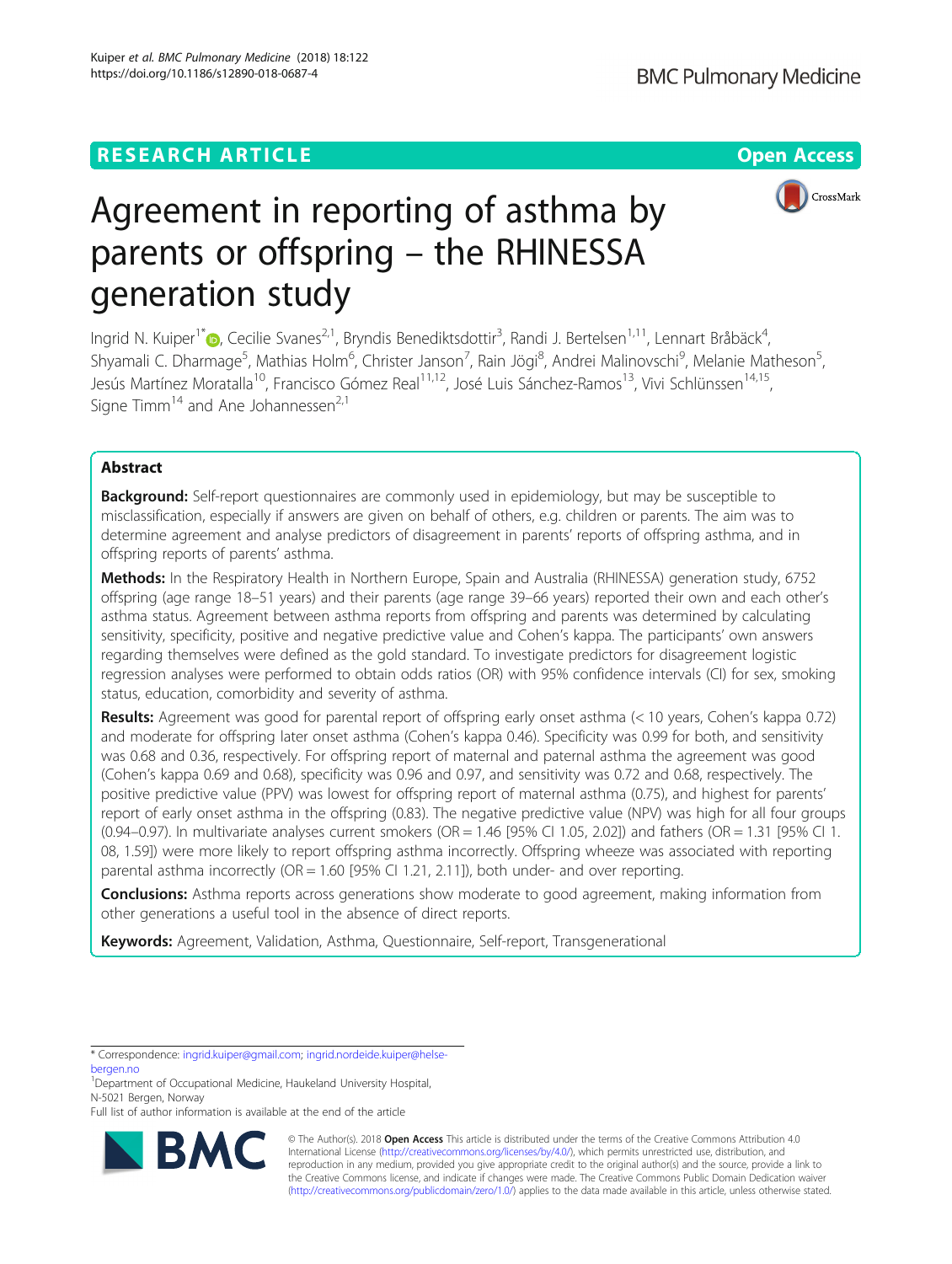#### Background

Asthma is the most common non-communicable disease among children and one of the most prevalent chronic diseases worldwide [[1](#page-9-0), [2](#page-9-0)]. The World Health Organization [[3\]](#page-9-0) estimated in 2011 that 235 million people suffer from asthma, but later studies have indicated numbers as high as 300 million and projected that the worldwide prevalence will increase to 400 million by 2025 [[4](#page-9-0)].

The investigation of asthma is complex. Questionnaires are often preferred in epidemiological studies to determine disease occurrence because they are cost-efficient and simple to perform compared to clinical examination. Questionnaire data on the prevalence of asthma have been used for epidemiological research since the mid 1960s. In 1995 the International Study of Asthma and Allergies in Childhood [[5\]](#page-9-0) developed a standardized questionnaire to improve the investigation of asthma in an epidemiological setting [\[5](#page-9-0)–[7](#page-9-0)]. Even though clinical examination has been regarded as the gold standard for assessing asthma, recent studies show that questionnaires are a useful epidemiological tool, being reasonably valid [\[8](#page-9-0)–[10\]](#page-9-0).

Nevertheless, self-reported information is susceptible to misclassification such as recall bias, and it may be particularly susceptible to misclassification if participants are asked to provide information on behalf of others, for example their children or their parents [\[11](#page-9-0), [12](#page-9-0)]. At the same time, in absence of direct reports, asthma reports on behalf of family members can be highly valuable in a clinical setting if the patient cannot report on behalf of himself/herself or in absence of prior patient history. However, validity of such intergenerational reports with regard to asthma has been poorly investigated, mostly focusing on current asthma status asked at the same time, and only including young children and adolescents [[13,](#page-9-0) [14\]](#page-9-0). With an increasing interest in intergenerational risk factors [[15](#page-9-0)–[19\]](#page-9-0) more attention should be given to validate this kind of information across generations.

The Respiratory Health in Northern Europe, Spain and Australia generation study (RHINESSA) uses questionnaires, interviews, and clinical examinations to study asthma and lung health throughout the lifespan and across generations. Participants are asked to provide information about themselves as well as their children and parents. To underpin the research of RHINESSA and to shed light on this important part of epidemiological methodology, the aim of the present paper was to assess agreement between parental report of offspring asthma as compared to offspring's own report, to assess agreement between offspring's report of parent's asthma as compared to parents' own report, and to investigate predictors for discrepant answers.

#### **Methods**

#### Study design and population

This agreement study compares questionnaires about asthma from two generations. The primary sources of data are parents from the Respiratory Health in Northern Europe study (RHINE, [www.rhine.nu\)](http://www.rhine.nu) and the European Community Respiratory Health Survey (ECRHS, [www.ecrhs.org\)](http://www.ecrhs.org) and their offspring included in the RHI-NESSA study [\(www.rhinessa.net](http://www.rhinessa.net)). The parent and offspring pairs provided information on asthma status regarding both themselves and each other.

RHINE is a prospective questionnaire-based cohort study comprising subjects from seven Northern European centres: Reykjavik (Iceland), Bergen (Norway), Umea, Uppsala and Gothenburg (Sweden), Aarhus (Denmark) and Tartu (Estonia). All subjects participated in stage 1 of the ECRHS I in 1990, together with many other centres, among others Melbourne (Australia) and Huelva and Albacete (Spain) [\[20,](#page-9-0) [21\]](#page-9-0). Both ECRHS and RHINE had follow-ups after 10 and 20 years, and have investigated incidence, prevalence and risk factors for respiratory diseases, allergies and symptoms related to asthma and chronic obstructive pulmonary disease (COPD) throughout this time period. Response rate in RHINE III was 61%. The ECRHS subjects from the Spanish and Australian study centres filled in the ECRHS stage 3 screening questionnaire; which includes identical questions as in RHINE III for all characteristics needed in the present study.

In the period 2013–2015 questionnaires were sent to all adult offspring (> 18 years) of parents from the RHINE centres and the Spanish and Australian ECRHS centres, and a sub-sample was invited for clinical examination. The questionnaires were web-based in all centres except Sweden where they used postal questionnaires. Overall response rate was 33.5%, varying across centres from 18.6% in Tartu to 73.7% in Melbourne (See Additional file [1](#page-8-0): Table S1).

#### Predictors and outcomes

The main outcome in this agreement study was physician diagnosed asthma self-reported by the participants. Reports of one's own asthma were "doctors-diagnosed asthma" while reports of asthma in others were "ever asthma". In more detail, the asthma outcomes were built on the following wordings:

Parents reported doctor-diagnosed asthma about themselves by answering yes to the questions "Do you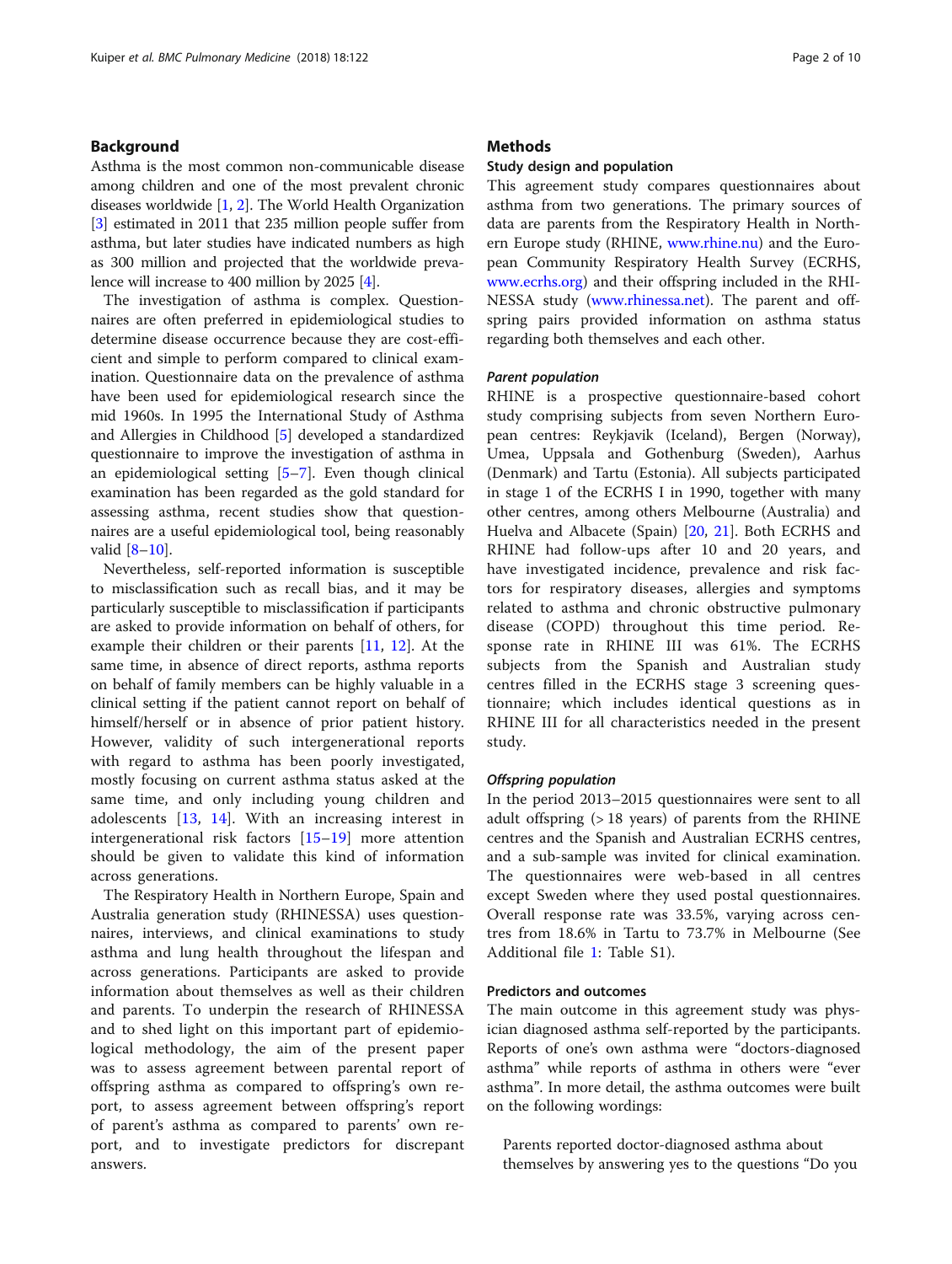have or have you ever had asthma?" and "Has it been confirmed by a medical doctor?"

Parents reported asthma about their offspring by answering yes to the questions "For each child, please tick yes if they had asthma before 10 years" and/or "For each child, please tick yes if they had asthma after 10 years". The former was classified as early onset asthma in the offspring, while the latter was classified as late onset asthma.

Offspring reported doctor-diagnosed asthma about themselves by answering yes to the questions "Do you have or have you ever had asthma?" and "Has it been confirmed by a medical doctor?"

Offspring were also asked how old they were when they first experienced asthma symptoms.

Offspring reported asthma about their parents defined by answering yes to the questions "Did your mother ever suffer from asthma?" and "Did your father ever suffer from asthma?". Questionnaires are available from [www.rhinessa.net.](http://www.rhinessa.net)

A discrepant asthma report by parents was defined as parents reporting absence of asthma in their offspring when the offspring report presence of asthma, or parents reporting presence of asthma in their offspring when the offspring state they do not have asthma. In the same manner, a discrepant asthma report by offspring was defined as offspring reporting absence of asthma in their parents when the parents report presence of asthma, or offspring reporting presence of asthma in their parents when the parents themselves state they do not have asthma.

Predictors for discrepant reports between parent and offspring pairs were investigated for the following covariates in each generation: smoking status (never-, ex- or current smoker), education (primary school, secondary school or college/university), respiratory symptoms (wheeze, wheeze with shortness of breath, awoken with tightness in chest, awoken with attack of cough in the past 12 months and currently taking medication) and comorbidities (hypertension, stroke, ischemic heart disease, diabetes mellitus, COPD and serious respiratory infections before the age of 5 years).

#### Statistical analyses

All analyses were performed using Stata version 14.0.

The overall agreement between asthma reports from offspring and parents was calculated by Cohen's kappa. The following interpretation categories were used: poor agreement, < 0.2; fair, 0.21–0.40; moderate, 0.41–0.60; good, 0.61–0.80; and very good, 0.81–1.00 [\[22](#page-9-0)]. Sensitivity, specificity and predictive values were calculated using the participants' own answers regarding themselves as the golden standard. Descriptive analyses and estimations of Cohen's kappa, sensitivity, specificity and predictive values were performed stratified by sex to investigate any specific differences between mothers and fathers, and between daughters and sons.

We performed univariate logistic regressions with each covariate as predictor and discrepant report (yes/no) in parent-offspring pairs as outcome. The participants' own answers regarding themselves were considered the gold standard also in these analyses. Significant predictors  $(p)$ < 0.05) from the univariate analyses were carried forward to multivariate logistic regression. Separate models were constructed for discrepant reports by parents and discrepant reports by offspring. In addition, the multivariate analyses were adjusted for study centre and sibling status (siblings in RHINESSA/no siblings in RHINESSA).

#### Ethical approval

In all study centres written informed consent was obtained from each participant, and the study was approved by regional committees of medical research ethics in each study centre according to national legislations.

#### Results

Reports of 6752 offspring and their parents who had answered questions regarding their own and each other's asthma status were included from the ten study centres. Table [1](#page-3-0) shows the characteristics of the study population by parents and offspring. A slight majority of the population was female. The mean age for the mothers and fathers were 54.0  $(\pm 6.5)$  and 54.7  $(\pm 6.1)$  respectively. More mothers than fathers and more daughters than sons reported having asthma. For the offspring, mean age was 30 years and did not differ significantly between males and females. More mothers than fathers and more daughters than sons had obtained university education. Slightly more mothers than fathers were current smokers, whereas in offspring more sons than daughters smoked. The reports of respiratory symptoms were comparable across gender for the parents, but in the offspring, all respiratory symptoms, except the symptoms awoken with attack of breathlessness and wheeze with shortness of breath, were significantly higher for the daughters (Table [1\)](#page-3-0).

Figure [1](#page-4-0) summarizes offspring early/late onset asthma and the corresponding parent report (Fig.  $1a$  and [b](#page-4-0)), as well as paternal and maternal asthma and the corre-sponding offspring report (Fig. [1c](#page-4-0) and  $d$ ). The vast majority of parents answered correctly concerning their offspring's asthma status: in 4798 (90%) of the reports on early onset asthma, both parents and offspring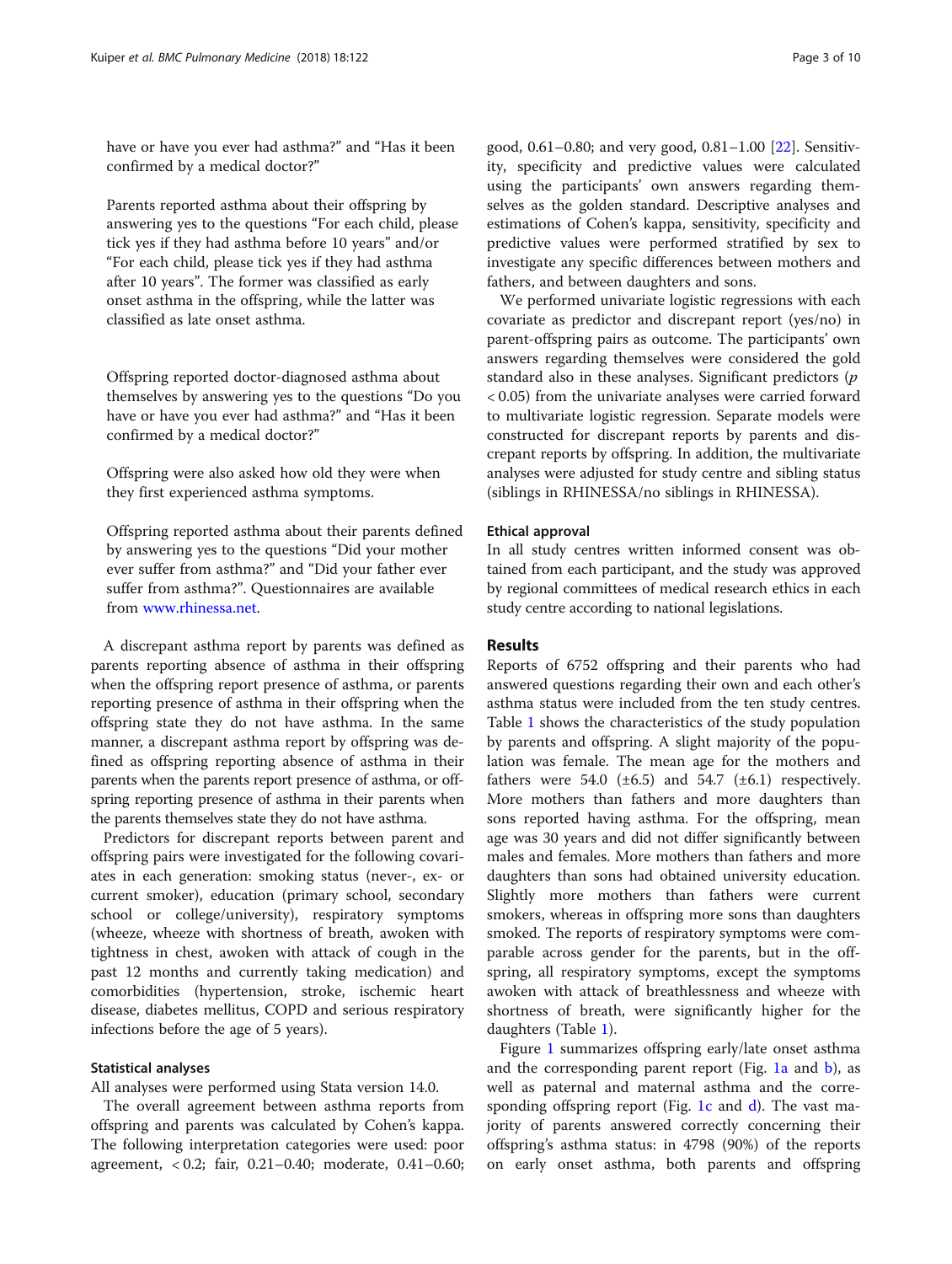| Characteristics                                   | Parents (RHINE/ECRHS) |            |         | Children (RHINESSA)      |                   |         |  |
|---------------------------------------------------|-----------------------|------------|---------|--------------------------|-------------------|---------|--|
|                                                   | Mother                | Father     | $P^a$   | Daughter                 | Son               | $P^a$   |  |
|                                                   | N (%)                 | N (%)      |         | N (%)                    | N (%)             |         |  |
| N(96)                                             | 3377 (57)             | 2530 (43)  |         | 3910 (58)                | 2842 (42)         |         |  |
| Albacete                                          | 39 (57)               | 30 (43)    |         | 39 (53)                  | 34 (47)           |         |  |
| Bergen                                            | 593 (53)              | 518 (47)   |         | 706 (60)                 | 480 (40)          |         |  |
| Gothenburg                                        | 413 (56)              | 322 (44)   |         | 491 (53)                 | 439 (47)          |         |  |
| Huelva                                            | 42 (69)               | 19 (31)    |         | 44 (64)                  | 25 (36)           |         |  |
| Melbourne                                         | 96 (55)               | 80 (45)    |         | 42 (62)                  | 26 (38)           |         |  |
| Reykjavik                                         | 409 (55)              | 328 (45)   |         | 543 (61)                 | 342 (39)          |         |  |
| Tartu                                             | 205 (68)              | 97 (32)    |         | 177 (60)                 | 119 (40)          |         |  |
| Umea                                              | 629 (60)              | 423 (40)   |         | 735 (57)                 | 545 (43)          |         |  |
| Uppsala                                           | 602 (59)              | 420 (41)   |         | 713 (56)                 | 556 (44)          |         |  |
| Aarhus                                            | 349 (54)              | 293 (46)   |         | 420 (60)                 | 276 (40)          |         |  |
| Mean age (SD)                                     | 54.0 (6.5)            | 54.7 (6.1) | < 0.001 | 30.3 (7.7)               | 30.4 (7.8)        | 0.930   |  |
| Asthma (%)                                        | 478 (14)              | 292 (12)   | 0.004   | 671 (17)                 | 420 (15)          | 0.008   |  |
| Smoking                                           |                       |            | 0.009   |                          |                   | < 0.001 |  |
| Never-smokers                                     | 1496 (46)             | 1155 (47)  |         | 2602 (67)                | 1942 (69)         |         |  |
| Ex-smokers                                        | 1400 (43)             | 1100 (45)  |         | 850 (22)                 | 503 (18)          |         |  |
| Current smokers                                   | 337 (10)              | 197 (8)    |         | 445 (11)                 | 382 (14)          |         |  |
| Education                                         |                       |            | < 0.001 |                          |                   | < 0.001 |  |
| Primary school                                    | 385 (12)              | 296 (12)   |         | 97 (3)                   | 91(3)             |         |  |
| Secondary school                                  | 1224 (38)             | 1029 (44)  |         | 1282 (33)                | 1259 (44)         |         |  |
| College/university                                | 1576 (50)             | 1068 (45)  |         | 2521 (65)                | 1487 (52)         |         |  |
| Parental asthma                                   |                       |            | 0.058   |                          |                   | < 0.001 |  |
| Mother                                            | 295 (10)              | 206 (9)    |         | 476 (12)                 | 272 (10)          |         |  |
| Father                                            | 218(7)                | 124(6)     |         | 309 (8)                  | 179 (6)           |         |  |
| No one                                            | 2518 (83)             | 1922 (85)  |         | 3038 (79)                | 2333 (83)         |         |  |
| Both                                              | 12(0.4)               | 12(0.5)    |         | 39(2)                    | 23(1)             |         |  |
| Other diseases <sup>b</sup>                       |                       |            |         |                          |                   |         |  |
| Comorbidity                                       | 892 (26)              | 778 (31)   | < 0.001 | 165(4)                   | 124(4)            | 0.770   |  |
| Hypertension                                      | 778 (23)              | 659 (26)   | 0.005   | 120(3)                   | 96 (4)            | 0.390   |  |
| Stroke                                            | 54 (2)                | 46 (2)     | 0.510   | $\overline{\phantom{0}}$ | $\qquad \qquad -$ |         |  |
| Ischemic heart disease                            | 64(2)                 | 116(5)     | < 0.001 | 5(0.1)                   | 8(0.3)            | 0.150   |  |
| Diabetes mellitus                                 | 106(3)                | 107(5)     | 0.027   | 53(1)                    | 30(1)             | 0.270   |  |
| <b>COPD</b>                                       | 73 (2)                | 60 (2)     | 0.600   | 10(0.3)                  | 5(0.2)            | 0.490   |  |
| Serious childhood infection < 5 years             | 254 (8)               | 126(5)     | < 0.001 | 331 (9)                  | 185(7)            | < 0.001 |  |
| Respiratory symptoms                              |                       |            | 0.246   |                          |                   | 0.001   |  |
| Wheeze <sup>c</sup>                               | 669 (20)              | 530 (21)   | 0.330   | 697 (18)                 | 468 (17)          | 0.150   |  |
| Wheeze with shortness of breath <sup>c</sup>      | 421 (13)              | 297 (12)   | 0.380   | 457 (62)                 | 256 (49)          | < 0.001 |  |
| Awoken with tightness in chest <sup>c</sup>       | 364 (11)              | 245 (10)   | 0.170   | 497 (13)                 | 286 (10)          | < 0.001 |  |
| Awoken with attack of breathlessness <sup>c</sup> | 220 (7)               | 126(5)     | 0.013   | 173 (4)                  | 136(5)            | 0.48    |  |
| Awoken with attack of cough <sup>c</sup>          | 1093 (33)             | 533 (21)   | < 0.001 | 1343 (34                 | 562 (20)          | < 0.001 |  |
| Currently taking asthma medication                | 327 (10)              | 216 (9)    | 0.130   | 383 (10)                 | 212(8)            | < 0.001 |  |

<span id="page-3-0"></span>

|  | <b>Table 1</b> Study population characteristics, 5907 parents and 6752 offspring included in the RHINESSA generation study |  |  |  |
|--|----------------------------------------------------------------------------------------------------------------------------|--|--|--|
|  |                                                                                                                            |  |  |  |

<sup>a</sup>All *p*-values < 0.05 = significant and are marked bold. *P*-values are estimated from two-group mean comparison test (unpaired t-test) for continuous values and<br>chi-squared test for categorical values<br><sup>b</sup>Comorbidity in

<sup>c</sup>In the past 12 months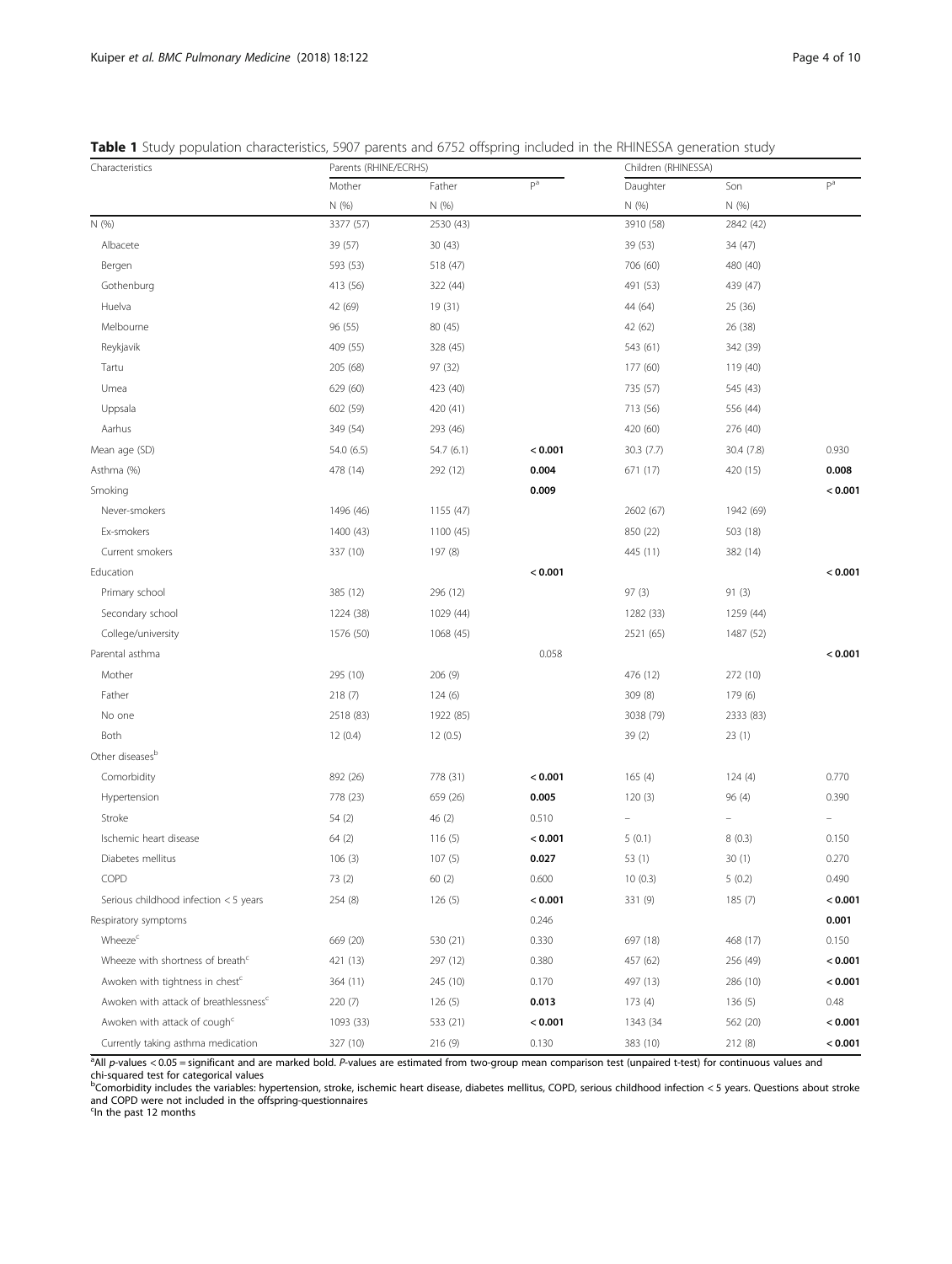<span id="page-4-0"></span>answered "no" and 323 (6%) "yes" to the presence of asthma in the offspring. The reports about late onset asthma followed the same pattern: in 4816 (90%) reports both parents and offspring answered "no asthma" in the offspring, and both parts reported late onset asthma in the offspring among 185 (3%). Parents' discrepant answers were most often that they reported no asthma for asthmatic offspring rather than reporting asthma for non-asthmatic offspring (Fig. 1a and b).

In 86% of the cases, both offspring and fathers reported absence of paternal asthma, compared to 83% for maternal asthma status. In 8% of the reports, offspring and fathers both reported a present asthma diagnosis; the corresponding frequency for maternal asthma was 10%. It was also more common for offspring to report no asthma in asthmatic parents than to report asthma in non-asthmatic parents.

The specificity was high for all four groups (Table [2](#page-5-0)), while sensitivity was lower. The sensitivity was lowest for the late onset asthma in the offspring (0.36), and highest for the maternal asthma (0.72). The positive predictive value (PPV) was lowest for the maternal asthma (0.75), and highest for the early onset asthma in the offspring (0.83). The negative predictive value (NPV) was high for all four groups (0.94–0.97).

Agreement between the parental reports and early onset asthma in offspring was good (Cohen's kappa 0.72), and moderate for late onset asthma in offspring (Cohen's kappa 0.46). The agreement between offspring reports and maternal and paternal asthma were both good (Cohen's kappa 0.69 and 0.68, respectively). Additional analyses stratified by study centres are given in the additional file (See Additional file [1:](#page-8-0) Table S2) and show some variability between the centres. To investigate if offspring reports of parental asthma differed in agreement with the parental reports according to age of asthma onset in parents, we performed an additional analysis (See Additional file [1](#page-8-0): Table S3) stratifying by the timing of parental asthma onset. This analysis showed that offspring reported asthma in their parents more correctly if the parents had their asthma before the children were 20 years old, than if the parents got their asthma diagnosis after their offspring were 20 years old.

Table [3](#page-6-0) shows univariate and multivariate logistic regression analyses of the association between covariates and offspring/parent discrepant asthma reports. In the univariate analyses regarding parent-reported offspring asthma, several parental factors were associated with reporting incorrect: male gender, current smoker, ex-smoker, ischemic heart disease, diabetes, COPD, wheeze and wheeze with shortness of breath. In the univariate analyses regarding the offspring-reported parental asthma, the following factors on the offspring level were associated with

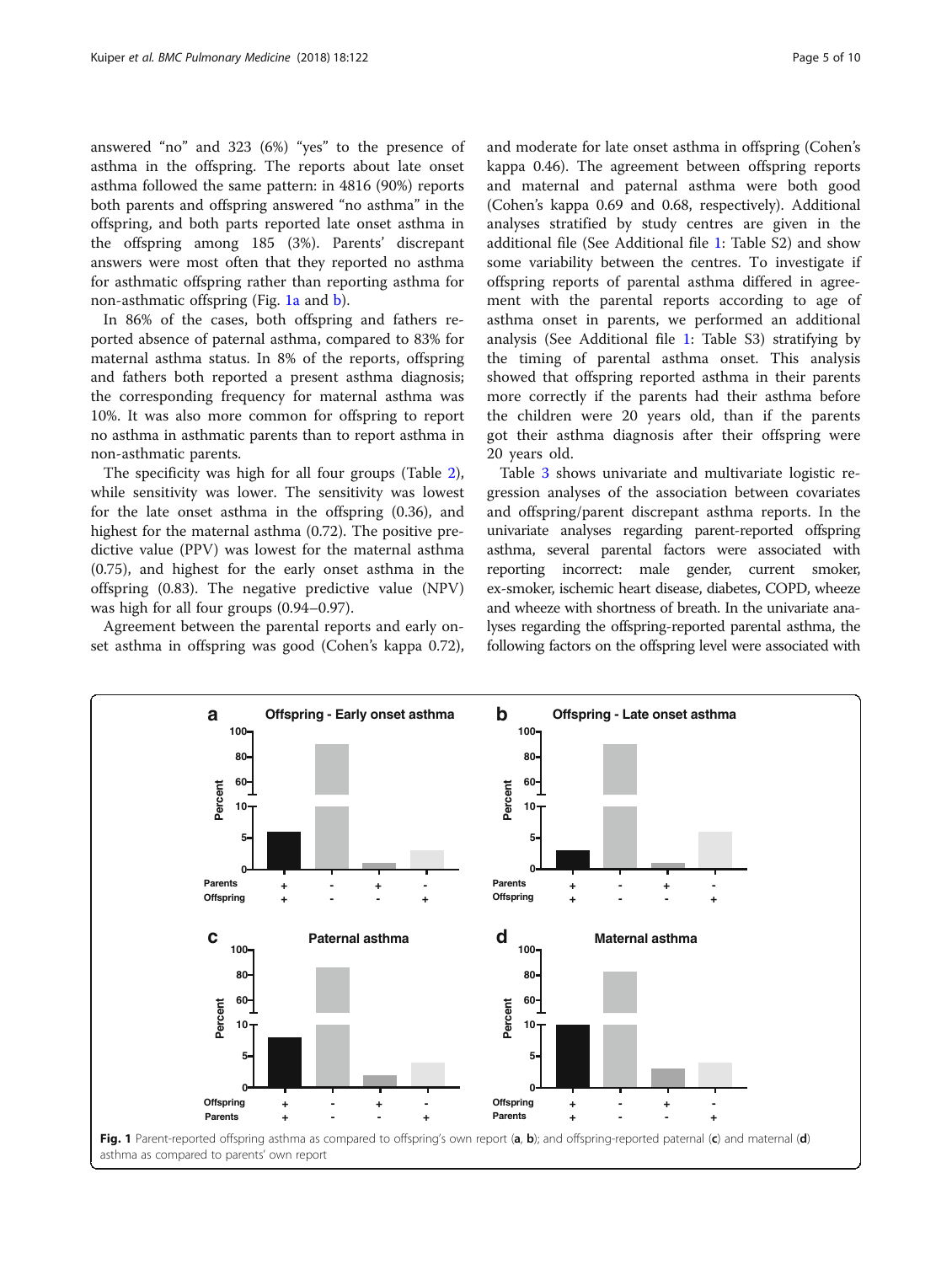| Offspring asthma   | Agreement <sup>a</sup><br>N(%) | Disagreement <sup>b</sup><br>N(% | Cohens<br>kappa | Sensitivity | 95% CI     | Specificity | 95% CI     | PPV  | 95% CI     | <b>NPV</b> | 95% CI         |
|--------------------|--------------------------------|----------------------------------|-----------------|-------------|------------|-------------|------------|------|------------|------------|----------------|
| Early onset asthma | 5121 (96)                      | 219(4)                           | 0.72            | 0.68        | 0.64, 0.72 | 0.99        | 0.98, 0.99 | 0.83 | 0.79, 0.86 | 0.97       | 0.96, 0.97     |
| Mother             | 2935 (96)                      | 110(4)                           | 0.75            | 0.72        | 0.66, 0.77 | 0.99        | 0.98, 0.99 | 0.83 | 0.77, 0.88 | 0.98       | 0.97, 0.98     |
| Father             | 2186 (95)                      | 109(5)                           | 0.69            | 0.64        | 0.57, 0.70 | 0.99        | 0.98, 0.99 | 0.83 | 0.76, 0.88 | 0.96       | 0.95, 0.97     |
| Late onset asthma  | 5001 (93)                      | 376(7)                           | 0.46            | 0.36        | 0.32, 0.41 | 0.99        | 0.98.0.99  | 0.79 | 0.73, 0.84 | 0.94       | 0.93, 0.94     |
| Mother             | 2891 (94)                      | 199 (6)                          | 0.53            | 0.43        | 0.37, 0.49 | 0.99        | 0.98, 0.99 | 0.82 | 0.75, 0.88 | 0.94       | 0.93, 0.95     |
| Father             | 2110 (92)                      | 177(8)                           | 0.36            | 0.26        | 0.21, 0.33 | 0.99        | 0.98.0.99  | 0.73 | 0.61, 0.82 | 0.93       | 0.92, 0.94     |
| Parental asthma    |                                |                                  |                 |             |            |             |            |      |            |            |                |
| Maternal           | 3477 (93)                      | 276(7)                           | 0.69            | 0.72        | 0.68, 0.75 | 0.96        | 0.95.0.97  | 0.75 | 0.71.0.79  | 0.95       | $0.95, 0 - 96$ |
| Daughter           | 2009 (92)                      | 163(8)                           | 0.69            | 0.75        | 0.69, 0.79 | 0.95        | 0.94.0.96  | 0.71 | 0.66, 0.76 | 0.96       | 0.95, 0.97     |
| Son                | 1468 (93)                      | 113(7)                           | 0.70            | 0.68        | 0.61, 0.74 | 0.97        | 0.96.0.98  | 0.81 | 0.75.0.86  | 0.95       | 0.93.0.96      |
| Paternal           | 2817 (94)                      | 182(6)                           | 0.68            | 0.68        | 0.63, 0.73 | 0.97        | 0.96.0.98  | 0.76 | 0.71, 0.80 | 0.96       | 0.95, 0.97     |
| Daughter           | 1637 (94)                      | 101(6)                           | 0.71            | 0.72        | 0.65, 0.78 | 0.97        | 0.96, 0.98 | 0.77 | 0.70.0.83  | 0.96       | 0.95, 0.97     |
| Son                | 1180 (94)                      | 81(6)                            | 0.64            | 0.63        | 0.54.0.71  | 0.97        | 0.96, 0.98 | 0.74 | 0.65.0.82  | 0.96       | 0.94, 0.97     |

<span id="page-5-0"></span>Table 2 Parameter estimates (95% CI) for Cohen's kappa, sensitivity, specificity, PPV and NPV for offspring-reported parental asthma and parent-reported offspring asthma

<sup>a</sup>Agreement: when both parents and offspring answered the same (yes/yes or no/no)

b<br>Disagreement: when parents and offspring answered differently (yes/no or no/yes)

reporting incorrectly: ex-smoker, wheeze, currently taking asthma medication and late onset of own asthma.

The statistically significant predictors from the univariate analyses were included in the multivariate logistic regression. After adjustment, the only predictors associated with reporting incorrectly for the parent-reported offspring asthma were gender (OR 1.31 for fathers versus mothers, 95% CI 1.08–1.59) and current smoker (OR 1.46, 1.05–2.02). For the offspring-reported parental asthma, only wheeze was associated with reporting incorrectly in the multivariate model (OR 1.60, 1.21–2.11). No factors were associated with reporting correctly for either the parent-reported offspring asthma or the offspring-reported parental asthma.

Further inspection of the discrepant answers given by offspring with wheeze, showed that they reported both asthma in non-asthmatic parents as well as no asthma in asthmatic parents slightly more often than offspring with no wheeze (Table [4\)](#page-7-0). Fathers and smoking parents, on the other hand, (See Additional file [1](#page-8-0): Table S4) showed that fathers and current smokers were more likely to report no asthma in asthmatic offspring than the mothers and never-smokers were. With regard to reporting asthma in non-asthmatic offspring, however, the fathers and current smokers were as correct as the mothers and never-smokers.

#### **Discussion**

In this study, agreement between self-reported asthma and asthma reported by family-members were moderate to good. The specificity was high in both offspring reports of parental asthma and parent reports of offspring asthma, suggesting a high fraction of non-asthmatics correctly identified as such by their relatives. Conversely, the sensitivity was lower for all groups, especially for the late onset asthma in the offspring i.e. a lower fraction of those with asthma after 10 years of age are correctly identified as asthmatics by their parents. The same trend was observed for the offspring; a lower fraction of asthmatic parents are correctly identified as asthmatics, while a higher fraction of the non-asthmatic parents are correctly identified. Overall, however, the vast majority of parents and offspring were in accordance with each other when reporting each other's asthma status. In multivariate analyses, never smokers and mothers were more likely to report offspring asthma correctly. In offspring, wheeze was associated with incorrect reports of parental asthma status.

Our results showed that parents seem to have more knowledge about the asthma status of their offspring than the offspring have about their parents' asthma condition. This may be reasonable if we assume that parents are in general more concerned with their children's health than the children are with their parents' health. In addition, the offspring's awareness of the respiratory health of their parents likely depends on the severity of the parents' asthma. Where asthma in the past was a disease with severe exacerbations, it is today a disease mostly without hospital admissions, indicating that parental asthma may be "invisible" for the offspring.

To our knowledge this is the first agreement study comparing generational reports on each other's adult asthma status in general. Previous studies have only addressed parent-reports of current offspring asthma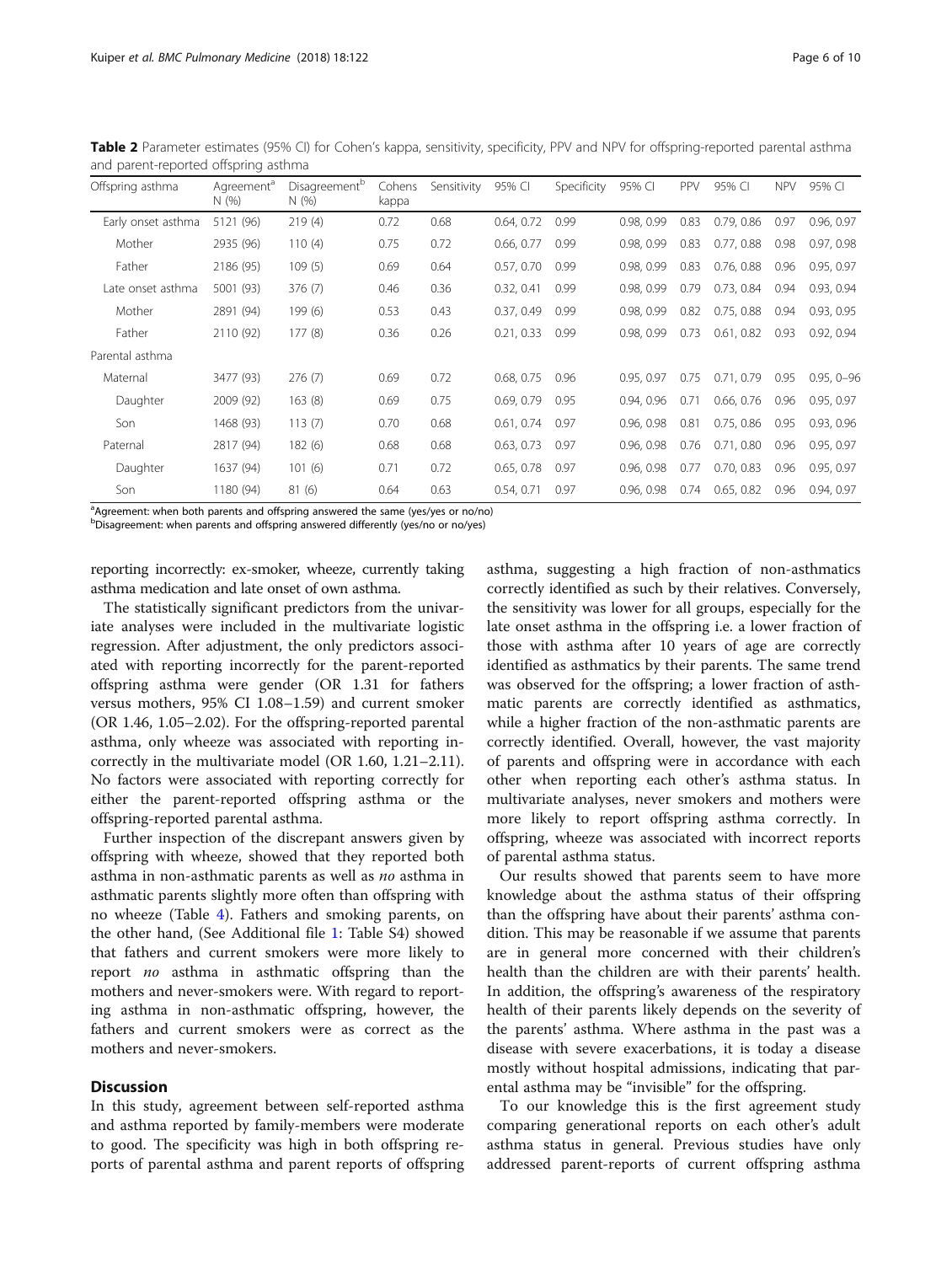| Predictor                             | Univariate analyses<br>Parents |       | Multivariate analyses <sup>a</sup><br>Parents |       | Univariate analyses<br>Offspring | Multivariate analyses <sup>a</sup><br>Offspring |                   |       |  |
|---------------------------------------|--------------------------------|-------|-----------------------------------------------|-------|----------------------------------|-------------------------------------------------|-------------------|-------|--|
|                                       | OR (95% CI)                    | p     | OR (95% CI)                                   | p     | OR (95% CI)                      | p                                               | OR (95% CI)       | p     |  |
| Male gender                           | 1.33(1.11, 1.60)               | 0.002 | 1.31 (1.08, 1.59)                             | 0.007 | 1.01 (0.84, 1.23)                | 0.905                                           |                   |       |  |
| Age                                   | 1.00 (0.99, 1.02)              | 0.630 |                                               |       | $1.01$ $(1.00, 1.02)$            | 0.058                                           |                   |       |  |
| Smoking                               |                                |       |                                               |       |                                  |                                                 |                   |       |  |
| Never smoker                          | 1.00                           |       | 1.00                                          |       | 1.00                             |                                                 |                   |       |  |
| Current smoker                        | 1.51(1.11, 2.05)               | 0.009 | 1.46 (1.05, 2.02)                             | 0.023 | 1.14(0.85, 1.52)                 | 0.392                                           |                   |       |  |
| Ex-smoker                             | 1.28 (1.05, 1.56)              | 0.013 | 1.22 (0.99, 1.50)                             | 0.062 | 1.31 (1.04, 1.64)                | 0.021                                           | 1.22 (0.95, 1.55) | 0.114 |  |
| Education                             |                                |       |                                               |       |                                  |                                                 |                   |       |  |
| College/university                    | 1.00                           |       |                                               |       | 1.00                             |                                                 |                   |       |  |
| Primary school                        | 1.25 (0.94, 1.66)              | 0.127 |                                               |       | 1.59 (0.97, 2.59)                | 0.065                                           |                   |       |  |
| Secondary school                      | 1.04 (0.86, 1.28)              | 0.641 |                                               |       | 1.03 (0.85, 1.26)                | 0.756                                           |                   |       |  |
| Comorbidity                           |                                |       |                                               |       |                                  |                                                 |                   |       |  |
| Hypertension                          | $0.93$ $(0.75, 1.15)$          | 0.505 |                                               |       | 1.42 (0.89, 2.28)                | 0.140                                           |                   |       |  |
| Stroke                                | 1.03 (0.52, 2.06)              | 0.930 |                                               |       |                                  |                                                 |                   |       |  |
| Ischemic heart                        | 1.88 (1.23, 2.86)              | 0.003 | 1.54 (0.96, 2.46)                             | 0.071 |                                  |                                                 |                   |       |  |
| <b>Diabetes</b>                       | 1.64 (1.09, 2.46)              | 0.018 | 1.46 (0.96, 2.24)                             | 0.077 | 1.07 (0.47, 2.48)                | 0.868                                           |                   |       |  |
| COPD                                  | 1.75 (1.07, 2.87)              | 0.026 | 1.49 (0.89, 2.50)                             | 0.129 |                                  |                                                 |                   |       |  |
| Serious childhood infection < 5 years | 1.12 (0.99, 1.27)              | 0.080 |                                               |       | 1.11 (0.98, 1.25)                | 0.106                                           |                   |       |  |
| Respiratory symptoms                  |                                |       |                                               |       |                                  |                                                 |                   |       |  |
| Wheeze                                | 1.32 (1.07, 1.63)              | 0.010 | 1.02 (0.72, 1.46)                             | 0.902 | 1.58 (1.26, 1.97)                | < 0.001                                         | 1.60(1.21, 2.11)  | 0.001 |  |
| Wheeze with shortness of breath       | 1.47 (1.15, 1.89)              | 0.002 | 1.22 (0.81, 1.84)                             | 0.343 | 1.37 (0.92, 2.04)                | 0.127                                           |                   |       |  |
| Awoken with tightness in chest        | 1.01 (0.76, 1.36)              | 0.924 |                                               |       | 1.16(0.87, 1.53)                 | 0.313                                           |                   |       |  |
| Awoken with attack of breathlessness  | 1.26 (0.89, 1.80)              | 0.193 |                                               |       | 1.11(0.72, 1.72)                 | 0.634                                           |                   |       |  |
| Awoken with attack of cough           | 1.28 (1.05, 1.55)              | 0.013 | 1.25 (1.00, 1.57)                             | 0.046 | 0.94(0.76, 1.16)                 | 0.557                                           |                   |       |  |
| Currently taking asthma medication    | 1.32 (1.00, 1.76)              | 0.058 |                                               |       | 1.42 (1.06, 1.91)                | 0.020                                           | 0.95(0.60, 1.49)  | 0.823 |  |
| Age of onset                          |                                |       |                                               |       |                                  |                                                 |                   |       |  |
| Early onset                           |                                |       |                                               |       | 1.12 (0.78, 1.62)                | 0.528                                           |                   |       |  |
| Late onset                            |                                |       |                                               |       | 1.76 (1.32, 2.34)                | < 0.001                                         | 1.45 (1.01, 2.07) | 0.042 |  |

<span id="page-6-0"></span>Table 3 Odds ratios for discrepant answers in offspring/parent asthma reports, univariate and multivariate logistic regression analysis

<sup>a</sup>Adjusted for all predictors that were significant in the univariate analyses as well as for study centre and sibling status

and not vice versa, and the children have been young [[1,](#page-9-0) [23](#page-9-0)–[25](#page-9-0)]. The observed high validity in parent-reported offspring asthma is in accordance with for instance a study by Cornish et al. [[26\]](#page-9-0) comparing parent-reported asthma to electronic patient records. That parent-reports of children's asthma has high specificity although not so high sensitivity has also been observed in a relatively recent Canadian study [\[24](#page-9-0)]. High validity in parent reports of offspring atopic disease status has also been reported [\[27\]](#page-9-0).

Cohen's kappa and sensitivity were both lower for late onset asthma compared to early onset asthma, which may be explained by the fact that parents are more aware of their offspring's health while they are young and still living at home. The impact on the parents and their ability to recall may be less when an offspring is diagnosed with asthma as a grownup. This is rendered

particularly likely with a disease such as asthma, which is not continuously visible, but comes in attacks of various intervals – sometimes with a substantial amount of time between each attack.

In the same manner, it is likely to suspect offspring reporting their parents' asthma more correctly if they witnessed asthma in the parents during childhood when they saw their parents on a daily basis, then if the parents developed asthma after the offspring had grown up and left home. This suspicion was confirmed in the additional analysis (See Additional file [1:](#page-8-0) Table S3), where we analysed separately offspring-reported parental asthma with onset *after* the offspring was 20 years old, and with onset before the offspring was 20 years old. Offspring reported asthma in their parents more correctly if the parents had their asthma during the offspring's childhood.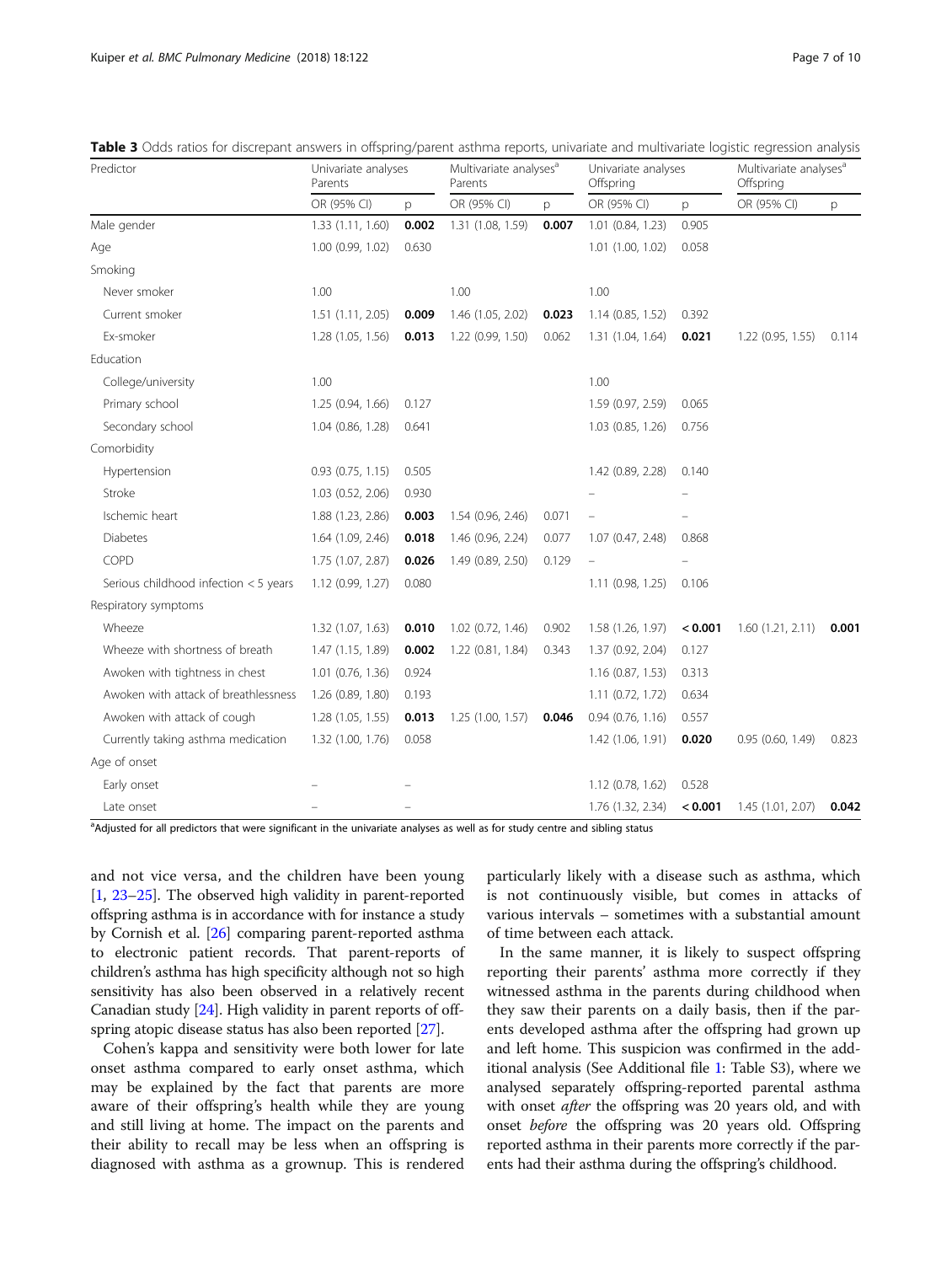<span id="page-7-0"></span>Table 4 Frequency (absolute and relative) of discrepant asthma reports according to wheezing/non-wheezing

| Discrepant asthma reports                                                | N(%            |
|--------------------------------------------------------------------------|----------------|
| Offspring with wheeze reporting asthma in their non-asthmatic mothers    | 31/655 (4.7)   |
| Offspring without wheeze reporting asthma in their non-asthmatic mothers | 94/3091 (3.0)  |
| Offspring with wheeze reporting no asthma in their asthmatic mothers     | 33/655 (5.0)   |
| Offspring without wheeze reporting no asthma in their asthmatic mothers  | 117/3091 (3.8) |
| Offspring with wheeze reporting asthma in their non-asthmatic fathers    | 22/510 (4.3)   |
| Offspring without wheeze reporting asthma in their non-asthmatic fathers | 52/2483 (2.1)  |
| Offspring with wheeze reporting no asthma in their asthmatic fathers     | 24/510 (4.7)   |
| Offspring without wheeze reporting no asthma in their asthmatic fathers  | 83/2483 (3.3)  |

We found that never-smokers and mothers were more likely to report offspring asthma correctly. Non-smokers have higher health-risk awareness than smokers [\[28](#page-9-0)], thus it is plausible that this group also have more knowledge regarding their offspring health. That mothers report more correctly than fathers may be explained by them generally being the primary care givers of children and consequently spending more time with them in the daily life. Today this is probably not as rigid a pattern as before, but the present agreement study is based on a parent population born between 1945 and 1973, and their offspring born between 1963 and 1997.

Wheeze in the offspring is a significant predictor for incorrect reports of parental asthma. One could speculate that offspring with wheeze over-report asthma in their parents because of a hyper alertness concerning asthma and its symptoms. This would be in accordance with what has been observed for instance in atopic diseases, where fathers were more likely to recall their own atopic disease history if their children currently had severe atopic diseases [\[29\]](#page-9-0). In addition, Danell et al. [[30](#page-9-0)] showed that children reported more asthma-related issues than their parents regarding their own symptoms. However, in our study, the discrepant answers given by offspring with wheeze were associated with both under-reporting and over-reporting (See Additional file [1](#page-8-0): Table S4), and further studies are needed to appropriately investigate the mechanisms behind these discrepancies. Although seemingly random, the observed misclassification may lead to a bias towards the null and yield weaker associations than what actually exist in real life.

Regarding the parents, we observed an increased risk for differential misclassification of offspring asthma among men and smokers, with a tendency for under-estimating asthma in their offspring. As suspected, we also observed that this type of misclassification was more widespread regarding late onset asthma in the offspring than early onset asthma. The same pattern was also observed for offspring reporting parental asthma with onset after the offspring had grown up and left home.

Apart from male gender and current smoking in parents, and wheeze in offspring, we did not observe any other significant predictors for discrepant asthma reports across generations. This leads us to believe that discrepant reports concerning offspring health status are mostly due to minor and random misclassification with little consequences for the validity of asthma reports.

Nevertheless, the observed predictors for discrepant answers should be taken into consideration in any future studies relying on asthma reports on behalf of family members.

The main strengths of this study are population size and study design; to our knowledge RHINESSA is the largest population-based generational study so far, and this is the first study to compare self-report questionnaires across generations. In addition to the agreement analyses, we also identified predictors for disagreement, which was possible through the large dataset collected in the RHINE, ECRHS and RHINESSA.

However, some limitations to our study should also be acknowledged. First, the response rate in the offspring population was low: Only a third of the offspring of ECRHS/RHINE participants agreed to participate in the RHINESSA generation study. However, the offspring population was not severely skewed in any direction – distribution of demographic characteristics such as sex, smoking habits and educational level did not seem to differ substantially from that of a general population in the same age range. We also examined distribution of sex, smoking habits, educational level and asthma status of parents with participating offspring and parents with non-participating offspring to further examine any potential response bias. Our data showed that the groups were very similar. There was a miniscule overrepresentation in RHINESSA of offspring who had parents with asthma (13.6% versus 11.5% in non-participating offspring), parents who were non-smokers (84.3% versus 80.6%), and female parents (mothers, 55.3% versus 50.6%). In addition, slightly less parents with higher education had offspring who participated in RHI-NESSA (46.1% versus 47.9% of the parents with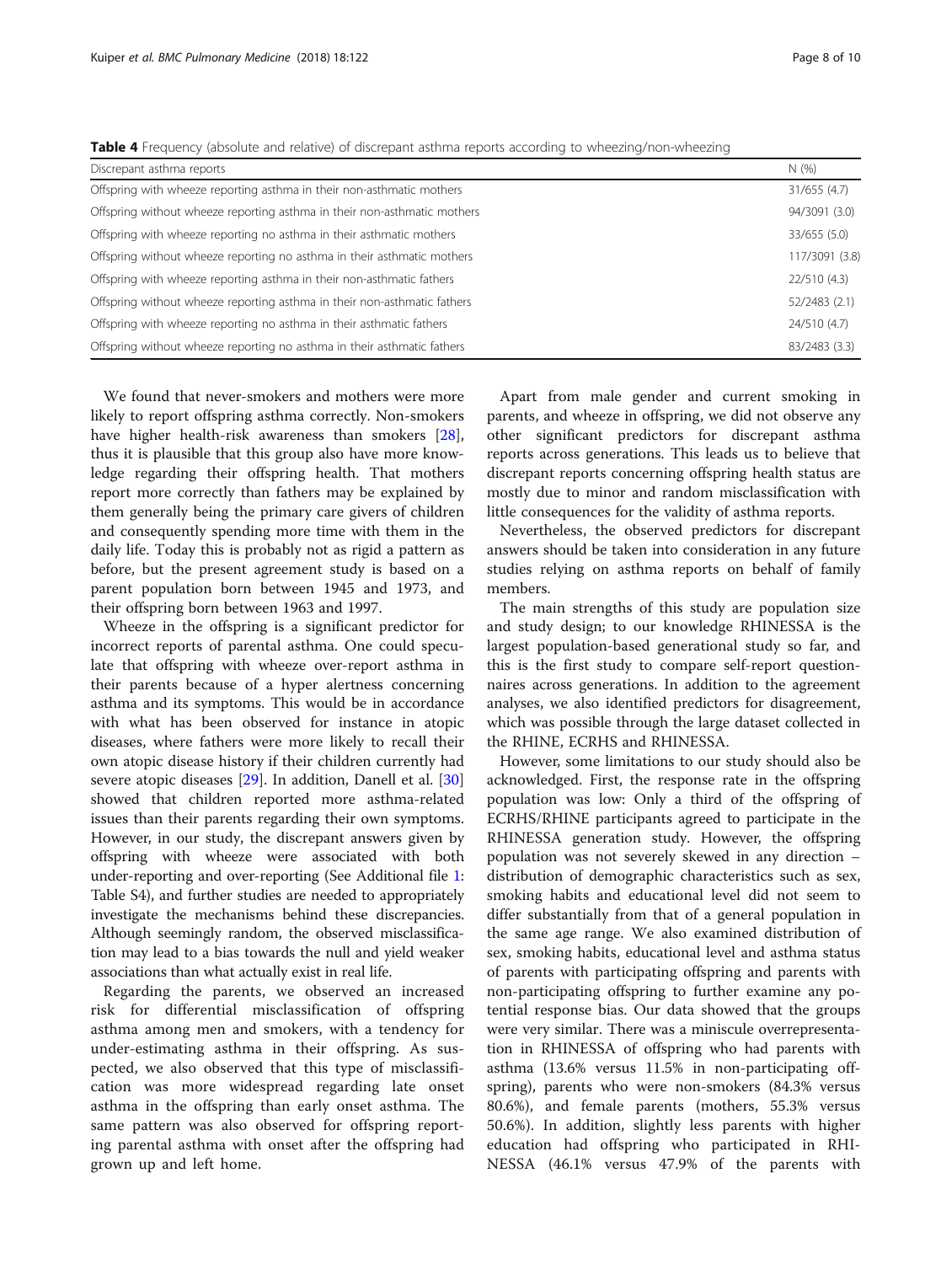<span id="page-8-0"></span>non-participating offspring). These very small differences are reassuring, and do not provide any evidence of differential misclassification due to response bias. In addition, we were not aiming to assess disease prevalence in the present study, but to assess associations between two variables (parent reports and offspring reports). Although a low response rate may have impact on prevalence rates, internal exposure-outcome associations are less affected [\[20,](#page-9-0) [31\]](#page-9-0). However, we cannot be entirely certain that the observed differences in agreement between centres (Additional file 1: Table S2a and b), are valid for the general populations in these centres or if they apply only to the select group of participants.

Secondly, self-report questionnaires are susceptible to misclassification in the form of recall bias, especially if the outcomes date far back in time. Through comparing offspring-reports on parental asthma and parent-reports on offspring asthma, we set as a prerequisite that the reports they have given regarding themselves are correct. A comparison with primary care records for the study participants would have helped us assess presence or absence of recall bias in our study. Other possibilities would be to use prescription registry data. Data on dispensed antiasthmatics from the Norwegian Prescription Database (NorPD) has previously been validated in the Norwegian mother and child cohort study (MoBa), and they found that the use of prescription data for 7-year old children had high validity [[32\]](#page-9-0). Unfortunately, such data was not available in our study. However, while clinical assessment is often considered the best method for validating self-reported asthma, recent studies presented self-report questionnaires to be a reliable tool in an epidemiological setting [[8,](#page-9-0) [26](#page-9-0)].

Thirdly, we used "doctor-diagnosed asthma" when subjects reported about themselves, but "ever asthma" when subjects reported about each other. A recent Danish study showed how asthma prevalence in children is highly dependent on the method of measuring asthma, being lowest when measured with hospitalization data and highest when measured with prescription data, and with self-reports by parents in between the two other methods [\[4\]](#page-9-0).

Since the asthma report on behalf of the other generation in our study was ever asthma and not doctor-diagnosed, one could suspect an over-report of asthma on behalf of the other generation. However, the results of our study did not show any such tendency. This is in line with previous research by de Marco et al., who found that the question "Do you have or have you ever had asthma?" gave prevalence estimates comparable to clinical diagnosis [\[33\]](#page-9-0).

Furthermore, in RHINESSA only one of the parents is included, while ideally both parents should have been included. However, mothers and fathers were approximately equally distributed in RHINESSA and consequently we have no reason to believe that there is a gender bias present.

#### Conclusion

In conclusion, this agreement study shows a moderate to good agreement between the self-reported asthma and asthma reported by family-members, although we observed some risk of under-report. In the absence of direct reports, offspring asthma status reported by parents and parental asthma status reported by offspring may be used as a proxy, both in epidemiological studies and in a clinical setting before undergoing further clinical examination.

#### Additional file

[Additional file 1:](https://doi.org/10.1186/s12890-018-0687-4) Table S1. Response rates of the offspring population, RHINESSA. Table S2a and 2b. Parameter estimates and 95% confidence intervals for Cohen's kappa, sensitivity, specificity, positive predictive value (PPV), and negative predictive value (NPV) for offspring-reported parental asthma and parent- reported offspring asthma, stratified by study centers. Table S3. Parameter estimates and 95% confidence intervals for sensitivity, specificity, positive predictive value (PPV), and negative predictive value (NPV) for offspring-reported parental asthma and parent-reported offspring asthma, according to timing of parental asthma onset. Table S4. Frequency (absolute and relative) of discrepant asthma reports according to fathers/mothers, and current smoking parents/never-smoking parents. (DOCX 36 kb)

#### Abbreviations

CI: Confidence interval; COPD: Chronic obstructive lung disease; ECRHS: European Community Respiratory Health Survey; MoBa: Norwegian mother and child cohort study; NorPD: The Norwegian Prescription Database; NPV: Negative predictive value; OR: Odds ratio; PPV: Positive predictive value; RHINE: Respiratory Health in Northern Europe; RHINESSA: Respiratory Health in Northern Europe, Spain and Australia

#### Acknowledgements

Open access was funded by the University of Bergen.

#### Funding

This work was supported by the following funding: The first author received a recruitment grant from Western Norway Regional Health Authorities (grant No 912011). The RHINESSA generation study has received funding from Norwegian Research Council, Bergen Medical Research Foundation, Western Norway Regional Health Authorities, Norwegian Labor Inspection, Wood Foundation, Danish Working Environment Authority, Swedish Lung Foundation, Swedish Asthma and Allergy Foundation, Estonian Research Council PUT No 562, Australian National Health Medical Research Council, Sociedad Espanola de Neumologia y Cirurgia Toracica. For more information, please see [www.rhinessa.net.](http://www.rhinessa.net)

#### Availability of data and materials

The datasets used and/or analysed during the current study are available from the corresponding author on reasonable request.

#### Authors' contributions

INK: Principal author, conception and design of the work, statistical analysis, interpretation of data, drafting the work. CS, BB, RJB, LB, SCD, MH, CJ, RJ, AM, MM, JMM, FGR, JLSR, VS, ST, AJ: Conception and design of the work acquisition and interpretation of data and revising for important intellectual content. All authors read and approved the final manuscript.

#### Ethics approval and consent to participate

In all study centres written informed consent was obtained from each participant, and the study was approved by regional committees of medical research ethics in each study centre according to national legislations, see online supplement for names of ethics committees and approval numbers).